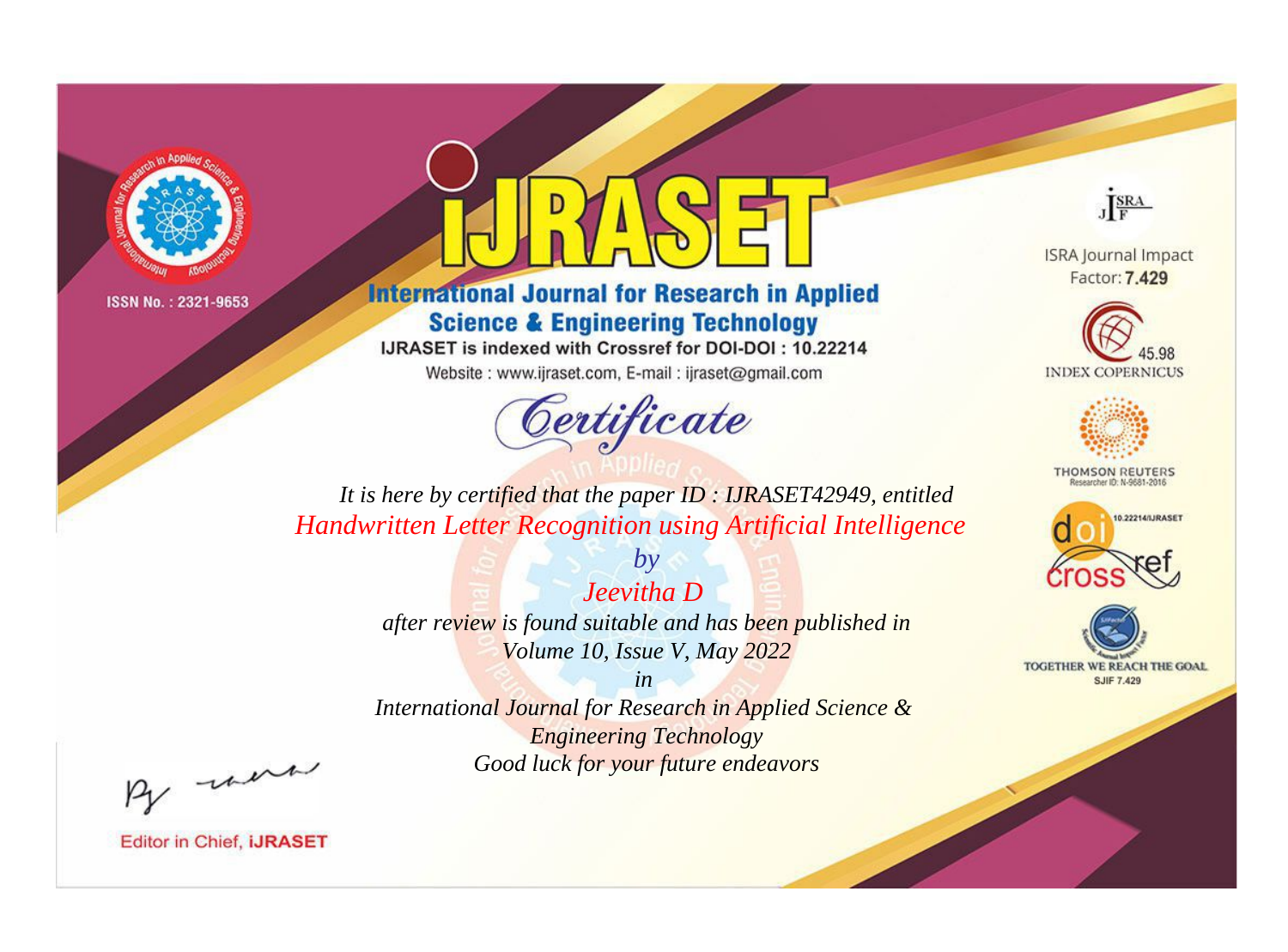

# **International Journal for Research in Applied Science & Engineering Technology**

IJRASET is indexed with Crossref for DOI-DOI: 10.22214

Website: www.ijraset.com, E-mail: ijraset@gmail.com

# Certificate



**ISRA Journal Impact** Factor: 7.429





**THOMSON REUTERS** 



TOGETHER WE REACH THE GOAL **SJIF 7.429** 

It is here by certified that the paper ID: IJRASET42949, entitled Handwritten Letter Recognition using Artificial Intelligence

> $b\nu$ Muthu Geethalakshmi S after review is found suitable and has been published in Volume 10, Issue V, May 2022

 $in$ International Journal for Research in Applied Science & **Engineering Technology** Good luck for your future endeavors

By morn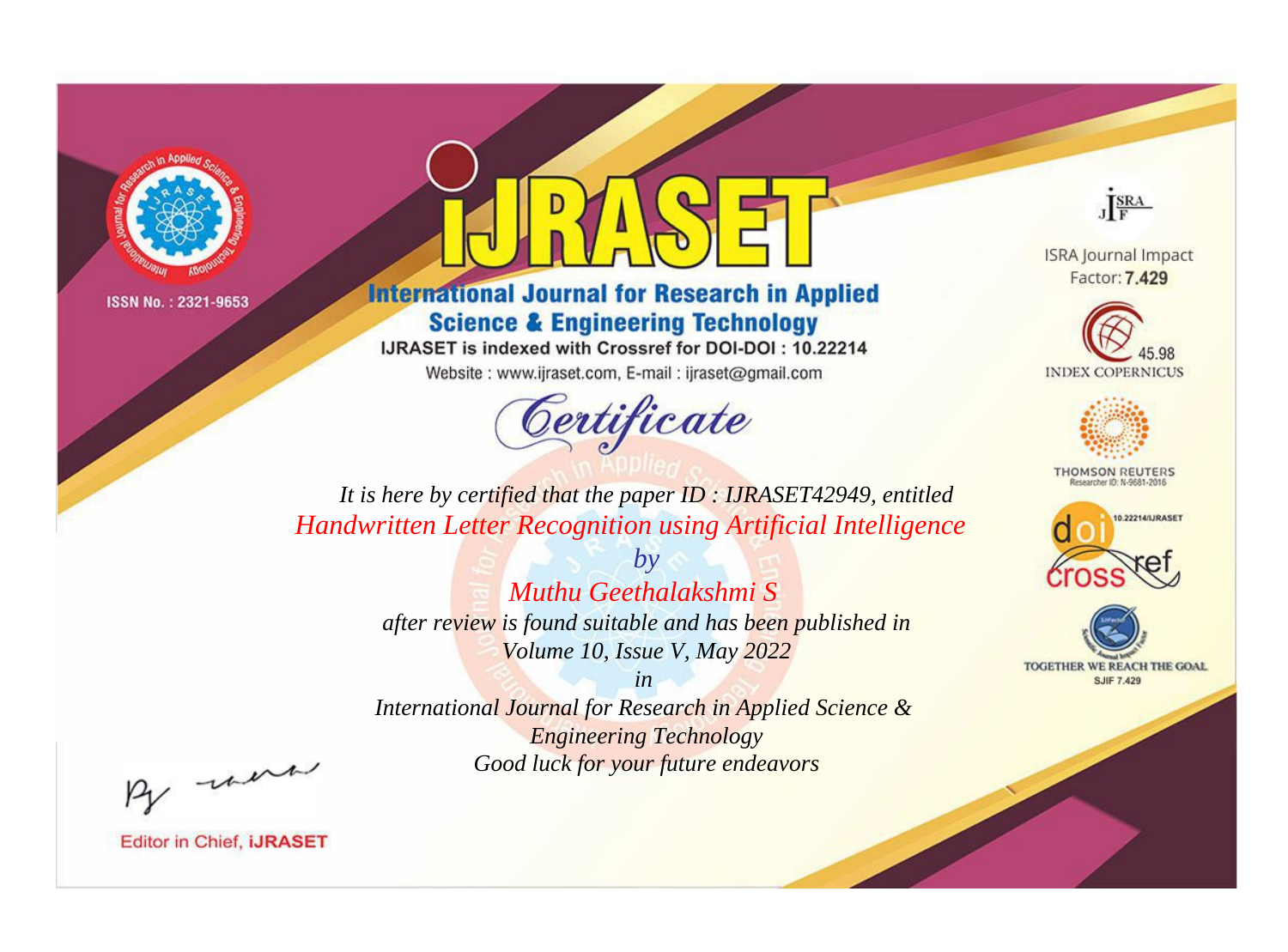

# **International Journal for Research in Applied Science & Engineering Technology**

IJRASET is indexed with Crossref for DOI-DOI: 10.22214

Website: www.ijraset.com, E-mail: ijraset@gmail.com



JERA

**ISRA Journal Impact** Factor: 7.429





**THOMSON REUTERS** 



TOGETHER WE REACH THE GOAL **SJIF 7.429** 

*It is here by certified that the paper ID : IJRASET42949, entitled Handwritten Letter Recognition using Artificial Intelligence*

> *Nila I after review is found suitable and has been published in Volume 10, Issue V, May 2022*

*by*

*in* 

*International Journal for Research in Applied Science & Engineering Technology Good luck for your future endeavors*

By morn